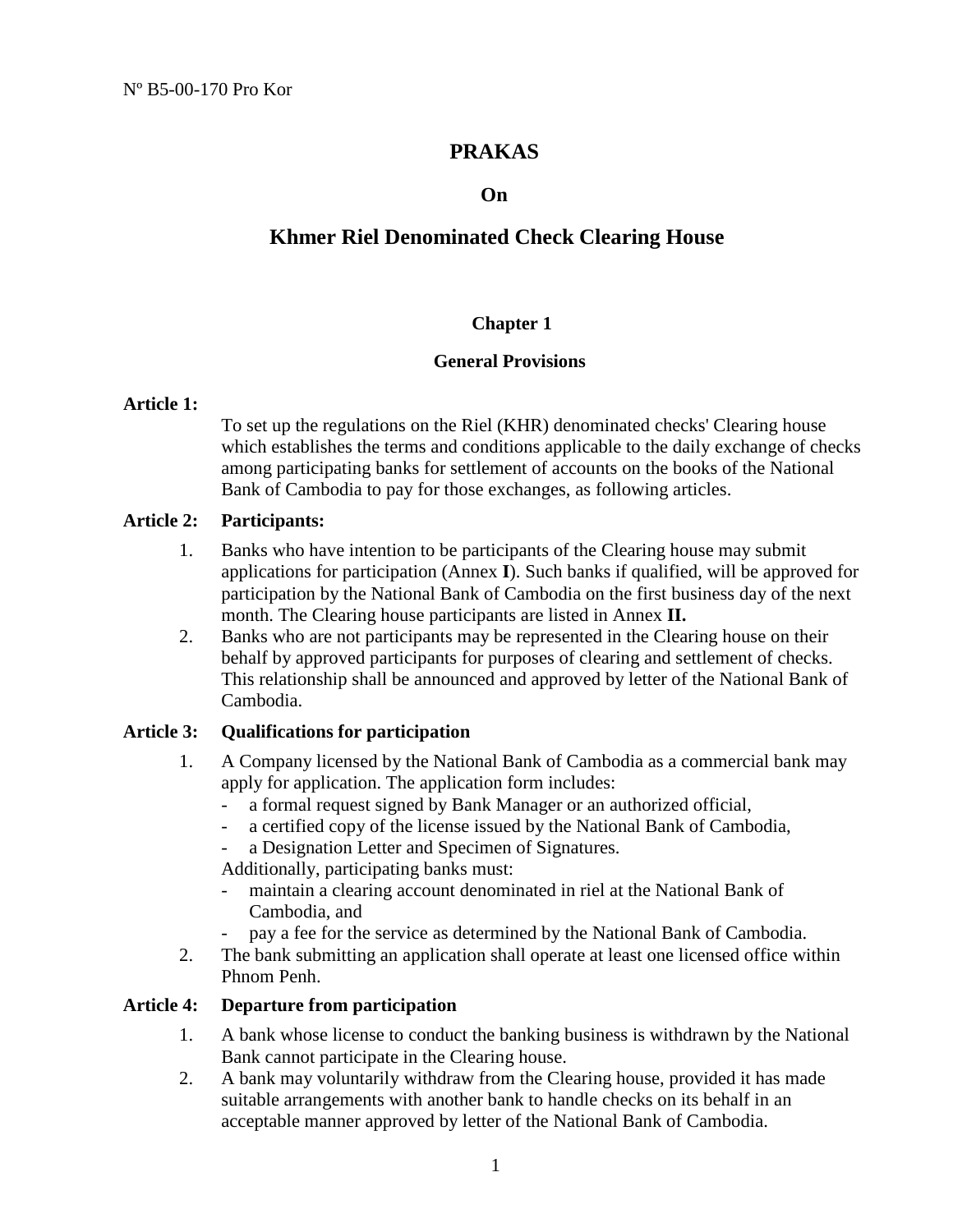## **Article 5: Settlement Bank**

 The National Bank of Cambodia is responsible for preparing a daily report of the total amounts in US Dollars for payments brought to, and received from, the Clearing House for exchange and determining the net amounts to be debited or credited to the individual accounts of the participating banks.

## **Article 6: Management**

- 1. The National Bank of Cambodia shall designate the Chairman of the Clearing house who will be in charge of its operations. The Chairman may delegate the supervision and control of the daily function to a Clearing house Leader. Both the Chairman and the Leader will be employees of the National Bank of Cambodia.
- 2. In the even of any dispute arising between representatives of participating banks, when delivering or accepting payments or in connection with settlement amounts due to or from participants, the decision of the Clearing house Leader shall be accepted temporarily, subject to ratification by the Chairman. In the event the dispute continues after settlement, it shall be resolved directly between the banks concerned.

## **Article 7: The Operations Committee**

- 1. The business of the Clearing house may be augmented by an Operations Committee consisting of one representative of each participating bank, and presided over by a Chair selected by the participants. The Chair shall serve a term of one year. Subsequent leaders will be nominated and elected by the participants in the Clearing house.
- 2. The Operations Committee functions are to assist the Clearing house Leader by:
	- suggesting improvements in operations,
	- disciplining the behavior of their representatives if required, and
	- performing such other duties as may be assigned to it by either the National Bank of Cambodia or the Committee.
- 3. The Operations Committee shall meet at least four times each year. Additional meeting may be called at any time or upon written request of at least two participants. The request must specify the business to be discussed.

#### **Article 8: Modifications to Regulation**

 The terms and conditions of Clearing house Regulation may be modified from time to time as determined by the National Bank of Cambodia or in agreement with the Operations Committee. Additionally, the Bank may extend the Clearing house operation to other cities of the country, add other services, and conduct additional sessions, as it deems necessary to improve the payment system of the country.

## **Chapter 2**

#### **Definitions**

- Article 9: The terms used in Regulation have the following meanings:
	- 1. *Business day* means Monday through Friday or any additional day which the Bank has designated to be open for business. Business days exclude all public holidays.
	- 2. *Clearing House* means the facility maintained by the Bank at its office in Phnom Penh.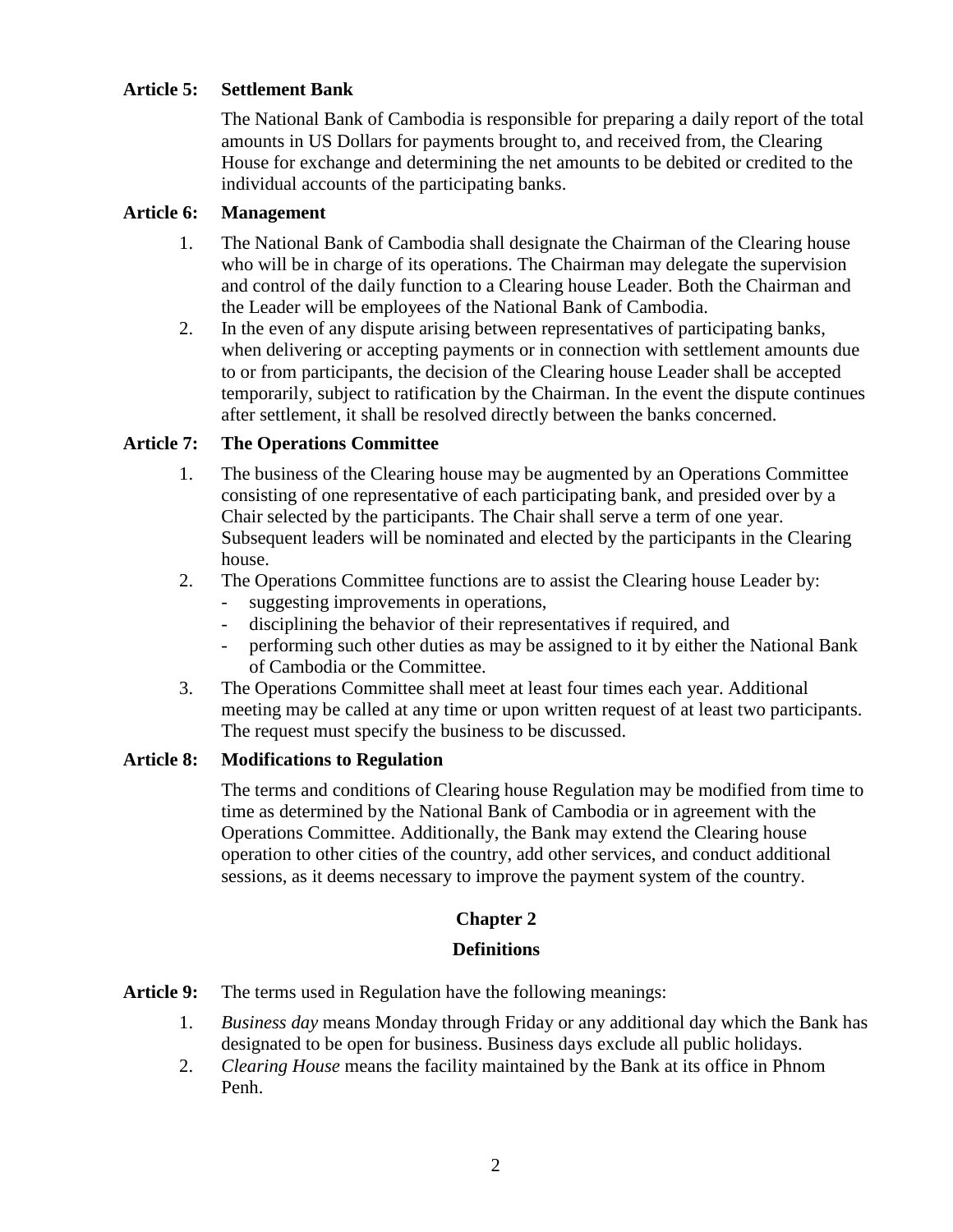- 3. *Payment* or *item* means a check drawn on a current account in a financial institution. A check is an order by an account holder of a bank to pay funds from that account to a beneficiary.
- 4. *Returned* or *unpaid item* means a check dishonored by the receiving participant for any of the reasons listed in Annex **III**
- 5. *Eligible items* which may be presented to the Clearing house include:
	- a.- bank checks and drafts drawn by third parties payable to third parties, in riel on Phnom Penh offices of licensed banks,
		- b.- such checks drawn on the National Bank of Cambodia,

 c.- other debit items designated by the National Bank of Cambodia as eligible. Checks must be drawn on the approved forms supplied by the banks, which comply with any applicable standards set by the National Bank of Cambodia. Checks may be drawn in Khmer, English, or French.

- 6. *Participant* means a bank that has agreed to participate in the Clearing house under the terms and conditions of Regulation.
- 7. *Participation* means attending the daily Clearing house meeting. Participants are expected to attend sessions whether or not they have checks to present to other participants.
- 8. *Receiving participant* means, with respect to any check, the participant that receives that payment through the Clearing house. This participant also may be referred to as the *Paying Bank.*
- 9. *Sending Participant* means, with respect to any payment, the participant that sends an item through the Clearing house.
- 10. *Books* means the accounting records maintained by a bank for its clients and current accounts of the National Bank of Cambodia maintained for such banks.
- 11. *Posting* means the debiting of a customer account for a check by the receiving bank.
- 12. *Settlement* means the entry of a net debit or credit to the clearing account of a participating bank for the daily clearings. All settlements shall be provisional and may be revoked with respect to any payment that has been dishonored by a Receiving Participant and returned as provided for in Regulation.
- 13. *Routing Number* means the identification number of the participant as listed in the Directory of Bank Routing numbers maintained by the National Bank of Cambodia. The routing number is used to sort payments among the participants in the Clearing house. The routing number must be printed in the proper location on a check in accordance with National Bank of Cambodia standards.
- 14. *Session* means a meeting of the Clearing house participants to exchange checks with each other. The principal session will occur at 10:00 a.m., and a secondary session for returned checks at 3:00 p.m. However, the Chairman may decide to hold additional sessions in a given day if deemed necessary.
- 15. *Clearing Account* means the account maintained by each participant at the National Bank of Cambodia for settlement of its daily obligation at the Clearing house. It is used for settlement of Clearing house obligations by any participant.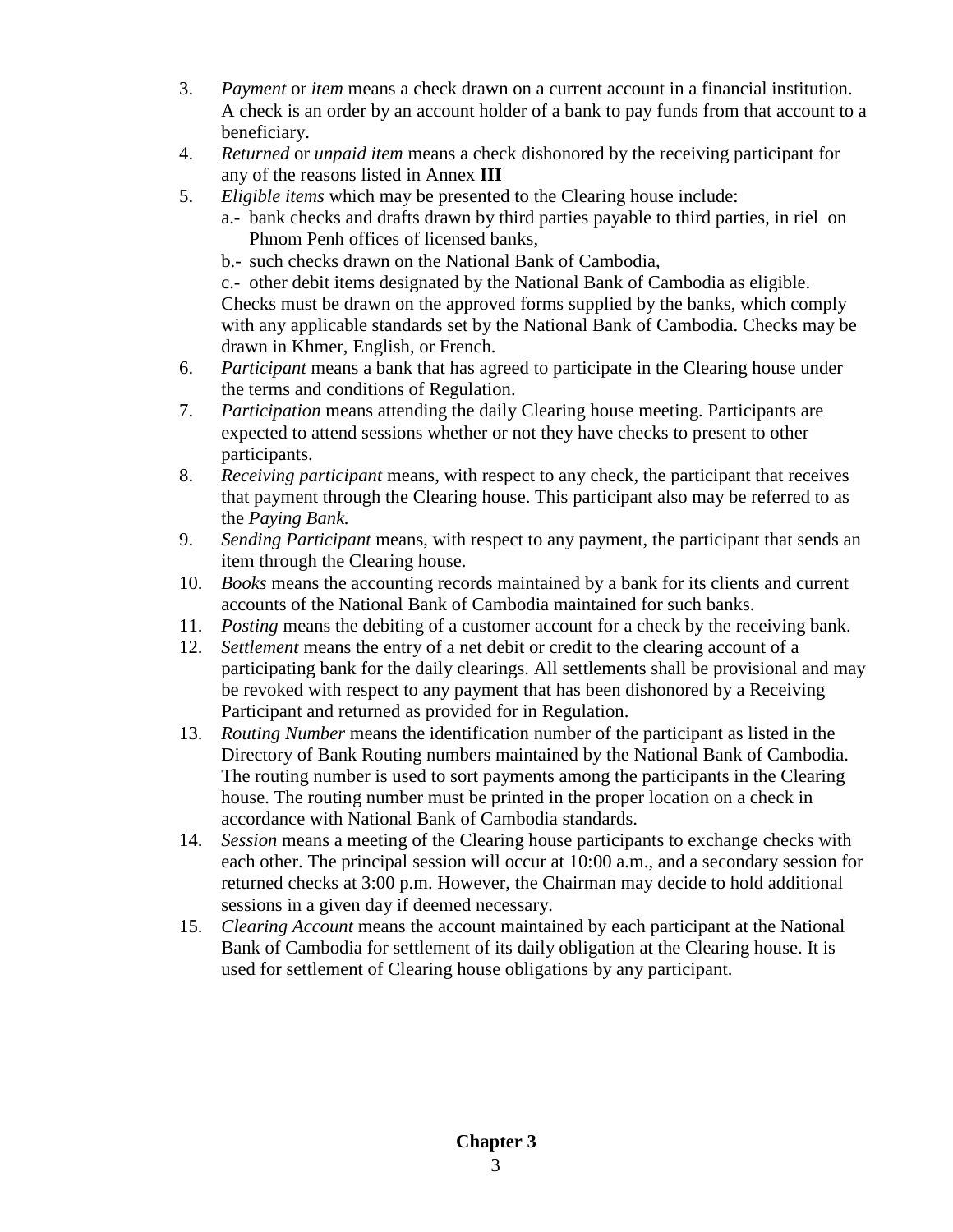## **Sending Banks' Responsibilities**

**Article 10:** Banks are expected to utilize the Clearing house to send payments to other participants. Any bilateral exchanges of payments other than at established clearing house meeting times is permitted only upon mutual and specific agreement between the appropriate clearing house participants.

## **Article 11:** Sending participants must:

## 1. **Authorize and identify sendings**

 All checks must bear the stamp of the sending participant, and the date of sending on the reverse side of each item.

## 2. **Prepare sendings properly**

 Each sending participant shall prepare list of checks in duplicate (Form PPC001) on which shall be shown the individual check amounts and the total value of checks drawn on the other participants. Example of all forms appears in Annex **IV**. One list shall be prepared for each other participant showing the total value and number of checks presented to them;

i. drawn on the Phnom Penh offices of each other participant, and

ii. Returned unpaid and ineligible items.

Each sending participant may deliver a computer file (diskette) in the prescribed format containing the worksheet of Form PPC001.

## 3. **Attend regular Clearing house meetings**

 Checks are to be brought to the Clearing house at or before the prescribed hour on each business day. A participant whose representative arrives more than five minutes after the prescribed Clearing house session may be excluded from that session by the Clearing Leader. A participant who is excluded from a clearing session shall not present his items to the other participants. He shall however, be compelled to accept and his account be debited for the checks which other participants deliver to him.

## 4. **Authorize debit to account for payments returned**

 Each sending participant, by its act of sending payments to the Clearing house, authorizes the Bank to debit its current account for the subsequent return of dishonored payments by a receiving participant.

#### 5. **Retain records**

 Sending Participants must retain all pertinent records necessary to reconstruct any shipment or individual payment for one year beyond the date of original presentment. This does not imply, however, an obligation to research, provide customer contact, or resolve any adjustment for a particular payment later than this time.

## **Chapter 4**

## **Receiving Bank's Responsibilities**

- **Article 12:** Receiving Banks are expected to pick up any checks made available to them at the Clearing house each day, including any dishonored checks as noted in Article **11**. Checks made available to a receiving participant which are not picked up by such participant because he has failed to attend the clearing house session or has been excluded because of tardy arrival on that day are deemed to have been delivered on that day for purposes of settlement and timely return of any dishonored checks.
- **Article 13:** Receiving Participants must: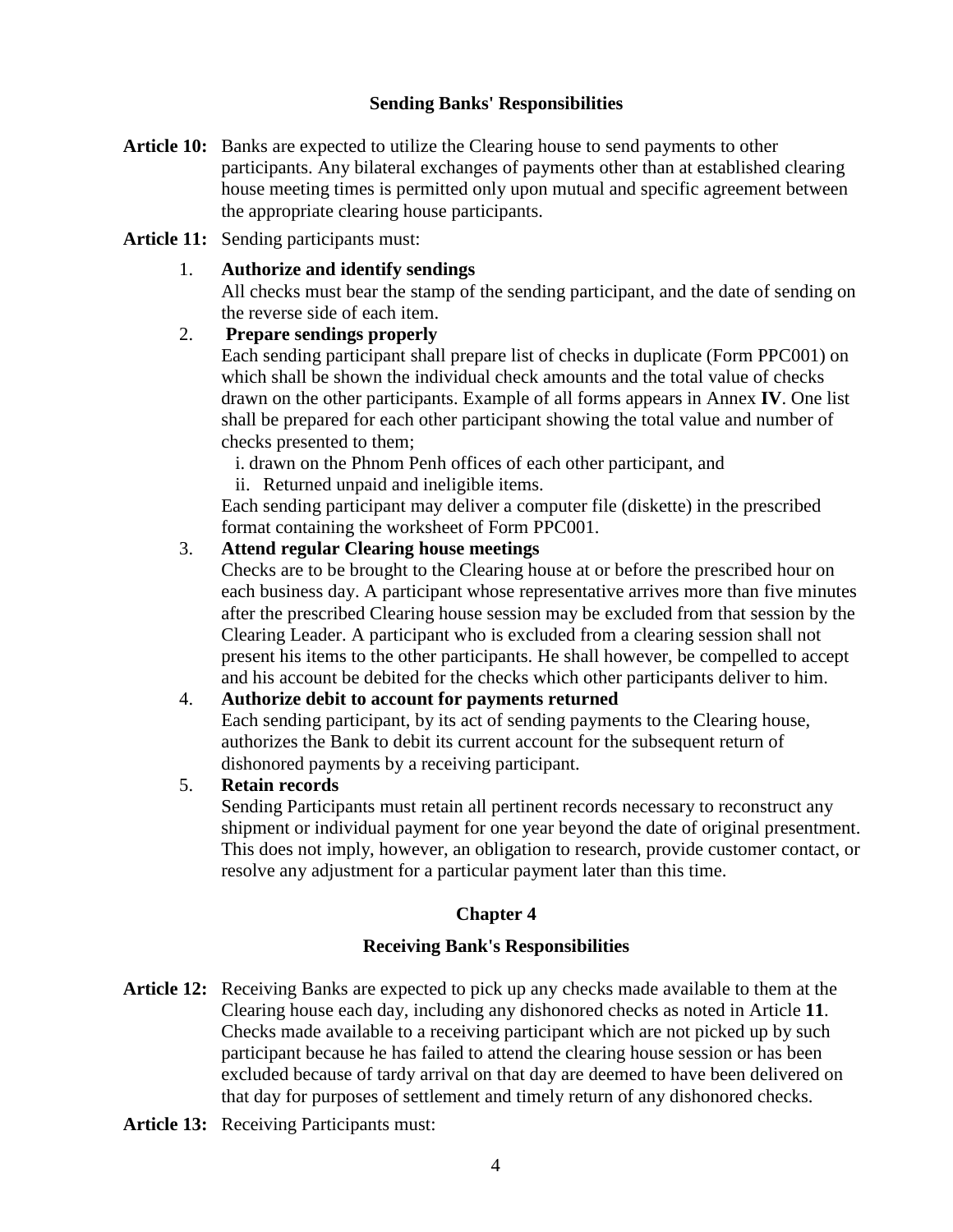## 1. **Certify acceptance**

 The receiving participant shall sign the copy of the list on PPC001 to acknowledge receipt of the checks at the Clearing house. Each receiving participant shall sign a copy of PPC002, prepared by the National Bank of Cambodia or a printout containing all Forms 002 as an acknowledgment of his agreement with the amount to be debited or credited to his clearing account as result of the clearing session.

## 2. **Settle for or return payments**

 Payments remain the property of sending participants until they have been settled for or returned. Receiving participants hold payments in trust until they have received credit from the drawer of the payment by charging that client account on its books. Receiving participants are expected to keep adequate funds in their National Bank of Cambodia clearing accounts to pay for their obligation in daily settlements.

## 3. **Return unpaid or dishonored payments**

i. General Provision

 Unpaid or dishonored checks are to be returned by sending through the Clearing house. Receiving participants must note conspicuously on each returned check, the cause for return using an approved reason as listed at Annex **III**, and the name of the receiving participant.

ii. Timely Return

 Any check presented through the clearing house shall be deemed to be returned timely, and the receiving participant shall not be held accountable for such payment, if it is returned no later than the 3:00 p.m. clearing session on the same day of settlement. Checks are not to be considered as finally paid, with disbursement in cash, until after the close of the applicable return item session.

## iii. Settlement for Returns

 Receiving participants must return the unpaid payment clearly marked as a "RETURN ITEM" in the prescribed format. The amount will be deducted in the net settlement amount for the receiving participant (Form PPC001).

iv. Expiration of Return privilege

 Checks may be dishonored and returned on two occasions only. Checks remaining Unpaid after the second dishonor must be handled outside of clearing house channels by collection directly between the banks involved.

## 4. **Retain records**

 Receiving participants must retain computer file (diskette) or paper listings, and any other Associated evidence necessary to reconstruct records for any Clearing house transaction for one calendar year beyond the date of receipt. Receiving participants are under no obligation however, and may as a courtesy, assist sending participants in resolving inquiries about transactions which occur after the mandatory records retention period has expired.

## 5. **Return all unposted checks in event of default**

 In the event a participant is unable to provide adequate funds in its current account with the National Bank of Cambodia for the daily settlement and is declared insolvent by the Banking Supervision Department, the National Bank of Cambodia will so inform other participants and request the defaulting participant to immediately return all unposted payments in its possession to the National Bank of Cambodia. The National Bank of Cambodia will then return such payments to the participant that originally sent them to the Clearing house for payment.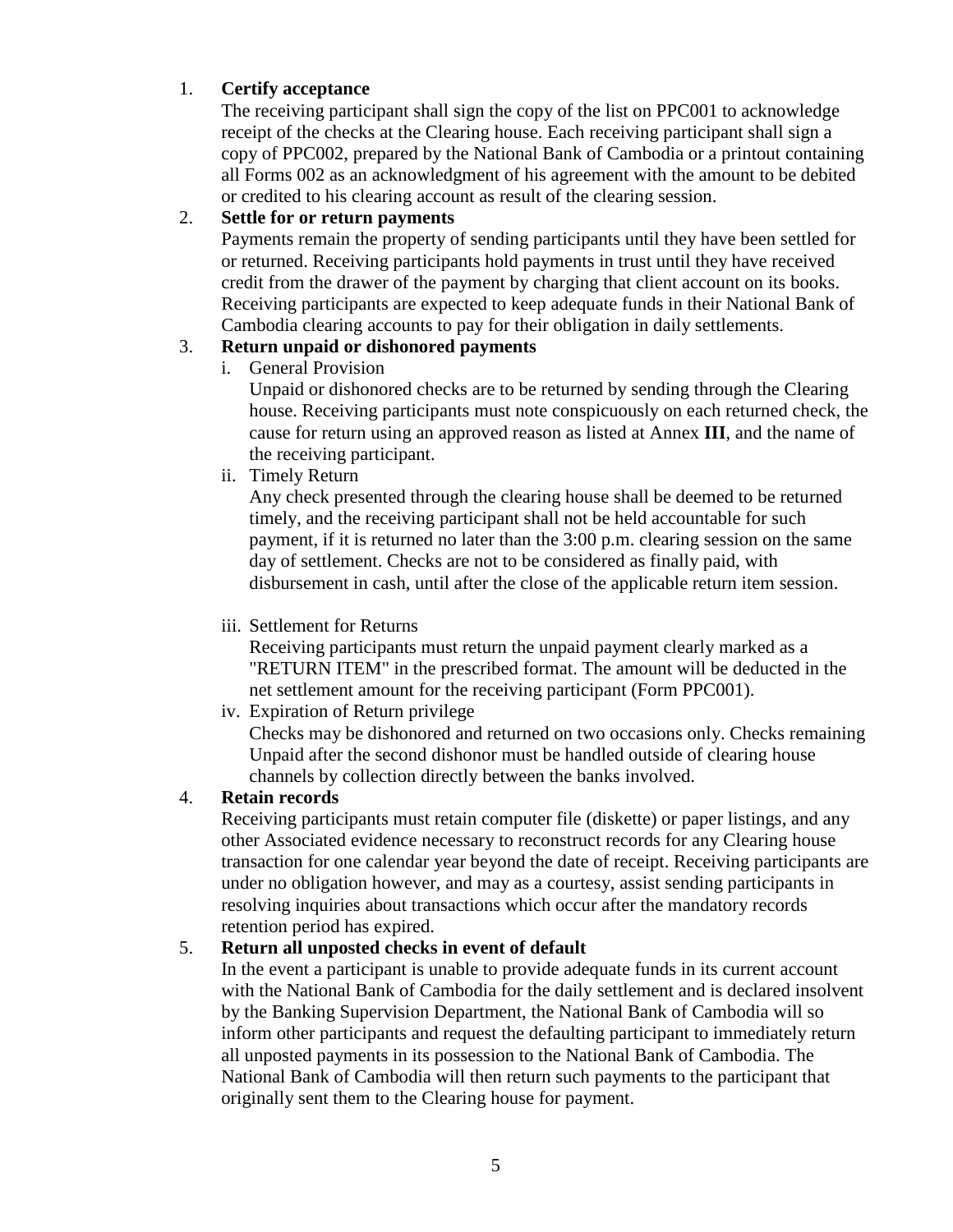## **Chapter 5**

## **National Bank of Cambodia Responsibilities**

**Article 14:** The National Bank of Cambodia is a participant of the Clearing house and can receive and send checks to the same extent as any other participant for drawn or payable to the National Bank of Cambodia. In addition, the Bank provides facilities for the Clearing house meeting and settles accounts on its books for the participants.

## **Article 15: Preparation of forms**

 The Clearing Leader shall electronically prepare Form PPC002, and PPC003, as shown in the Annexes by incorporating participant's computer worksheets (PPC001) from the diskette brought to the clearing session.

## **Article 16: Settlement**

- 1. Settlement will be completed each business day by debiting and crediting current accounts maintained by participant with National Bank of Cambodia. When the total amount of the checks presented exceeds the total amount received, the participant' s account will be credited. When the total amount of checks received exceeds the total amount presented, the participant' s account will be debited. When the Clearing Leader is satisfied that the clearing settlement form is balanced he shall sign a copy or a print-out of each participant's Form PP002 as an advice of debit or credit to that participant's clearing account. He shall then announce that the session is closed. No participant shall leave the session before the announcement of the closure.
- 2. In the case that the receiving participant has insufficient funds in its clearing account for settlement, it will have 2 hours to arrange for funds from another bank to be deposited into its clearing account at the National Bank of Cambodia. This will be the primary and expected source of funds for settlement.

#### **Article 17: Balances maintained at National Bank of Cambodia**

 Participants authorize the Bank to charge to their accounts at the National Bank of Cambodia any debit amounts that they may occur as a result of clearing checks, and must maintain funds in these accounts adequate to cover such debits. As a prudential measure, the National Bank of Cambodia may require banks to maintain adequate unencumbered deposits of foreign currencies in accounts abroad to cover their largest net debit exposure incurred during the previous calendar quarter.

## **Article 18: Failure to Settle**

- 1. If the participant does not provide for its net debit obligation in the clearing house within the 2 hours allowed, the Clearing house Leader will inform the Chairman of the circumstances, who will determine corrective measures. If the participant is declared "in default" by the National Bank of Cambodia, the Chairman will so inform the other participants. The session will not be declared closed until the all accounts have been successfully debited on the day of clearing.
- 2. In the case default is announced during the session, the National Bank of Cambodia shall "unwind" the settlement, i.e. reverse the credit given that paying bank for its payments brought to the clearing house and the debit against it for payments brought by other banks, and recalculate the net positions of all participants accordingly. New forms shall be prepared by the Clearing Leader to reflect the new positions of the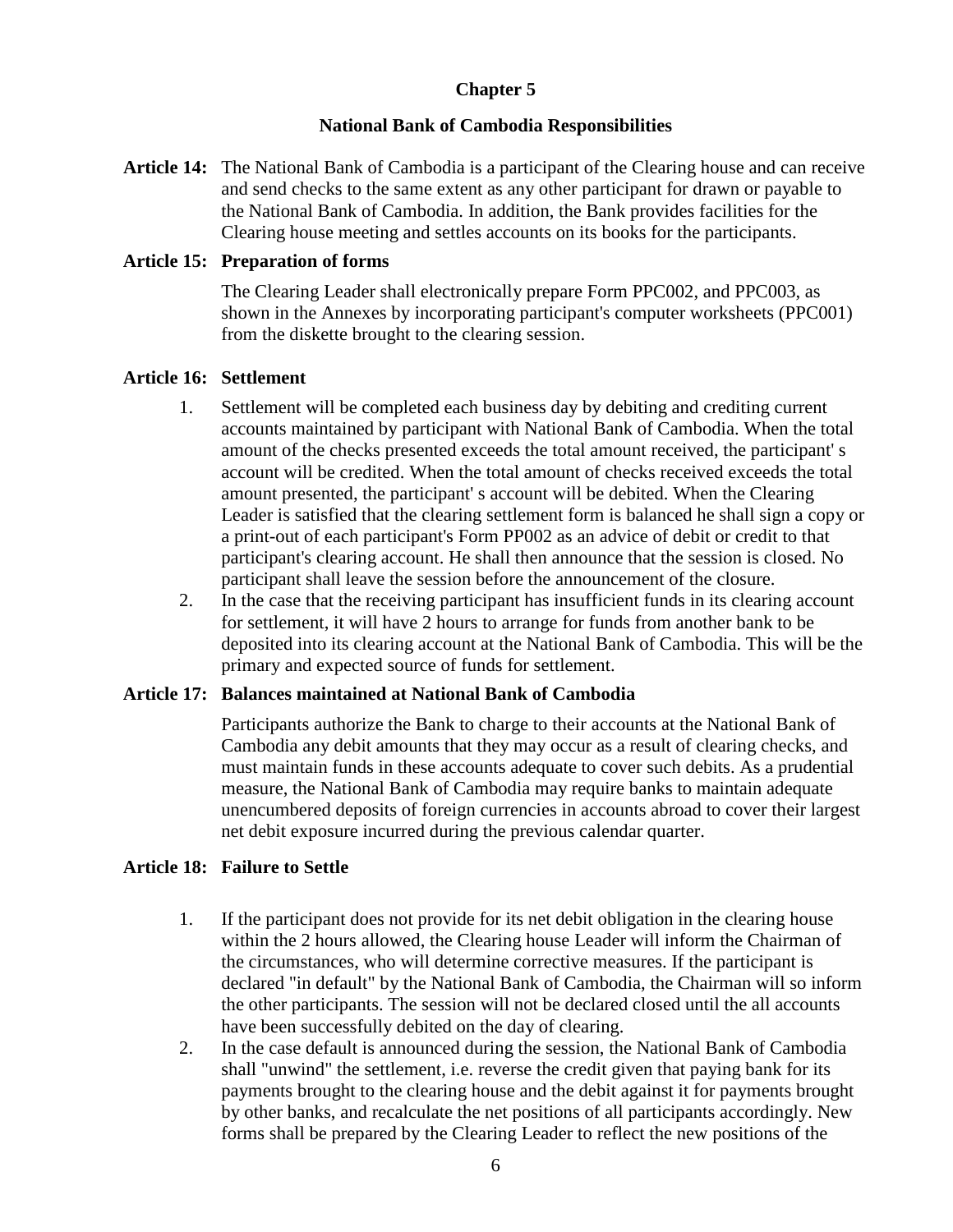Participants. The defaulting bank will not be permitted further access to the Clearing house.

#### **Article 19: Limit of liability**

 The National Bank of Cambodia shall not any way be responsible or liable in the event a participant incurs a loss in connection with participant in the clearing house, except in case of the Bank's own negligence or misconduct. It is understood and agreed that all claims on account of missorting, untimely return, failure to return, default by a participant, etc. shall be resolved directly between the participants except insofar as they agree to use the National Bank of Cambodia books to post the transactions. The Bank shall, however be accountable pursuant to the terms and conditions of Regulation for its own items entered for clearing and settlement in the same manner as any other participant.

#### **Chapter 6**

#### **Miscellaneous Provisions**

#### **Article 20: Governing Law**

 The transactions covered by Regulation shall be subject in all respects to the laws of Kingdom of Cambodia and all other applicable published regulations of the National Bank of Cambodia.

#### **Article 21: Emergency conditions**

 Conduct of daily clearing operations may be delayed within a business day or deferred to a later day in the event that participants are unable to attend due to adverse conditions as may be attributable to weather, loss of power or communications, or other major disruption in the city or country. In such circumstances, the National Bank of Cambodia will provide explicit instructions to the participants regarding to the procedures to be followed for entries applicable to the clearings or returns. However, individual participants should prepare for disruptions in their own facilities and are responsible for maintaining contingency plans and alternate processing sites with necessary equipment to continue operations for the duration of the emergency.

## **Article 22: Statistics**

 The National Bank of Cambodia shall compile and publish monthly statistics of the number and value of checks exchanged on daily basis throughout the month, including information on returned checks (unpaid checks). The statistical series shall compare monthly averages for the current and past years. Information on an individual bank's clearing shall not be published, except to that bank.

- **Article 23:** All former Regulations that contradict with this Prakas shall be abrogated.
- **Article 24:** The General Direction, the General Secretariat, the General Cashier, the General Inspection, all Department of the National Bank of Cambodia and Commercial banks members of the Clearing House of riel denominated cheque shall strictly implement this Prakas.
- **Article 25:** This Prakas shall have effect from this signing date.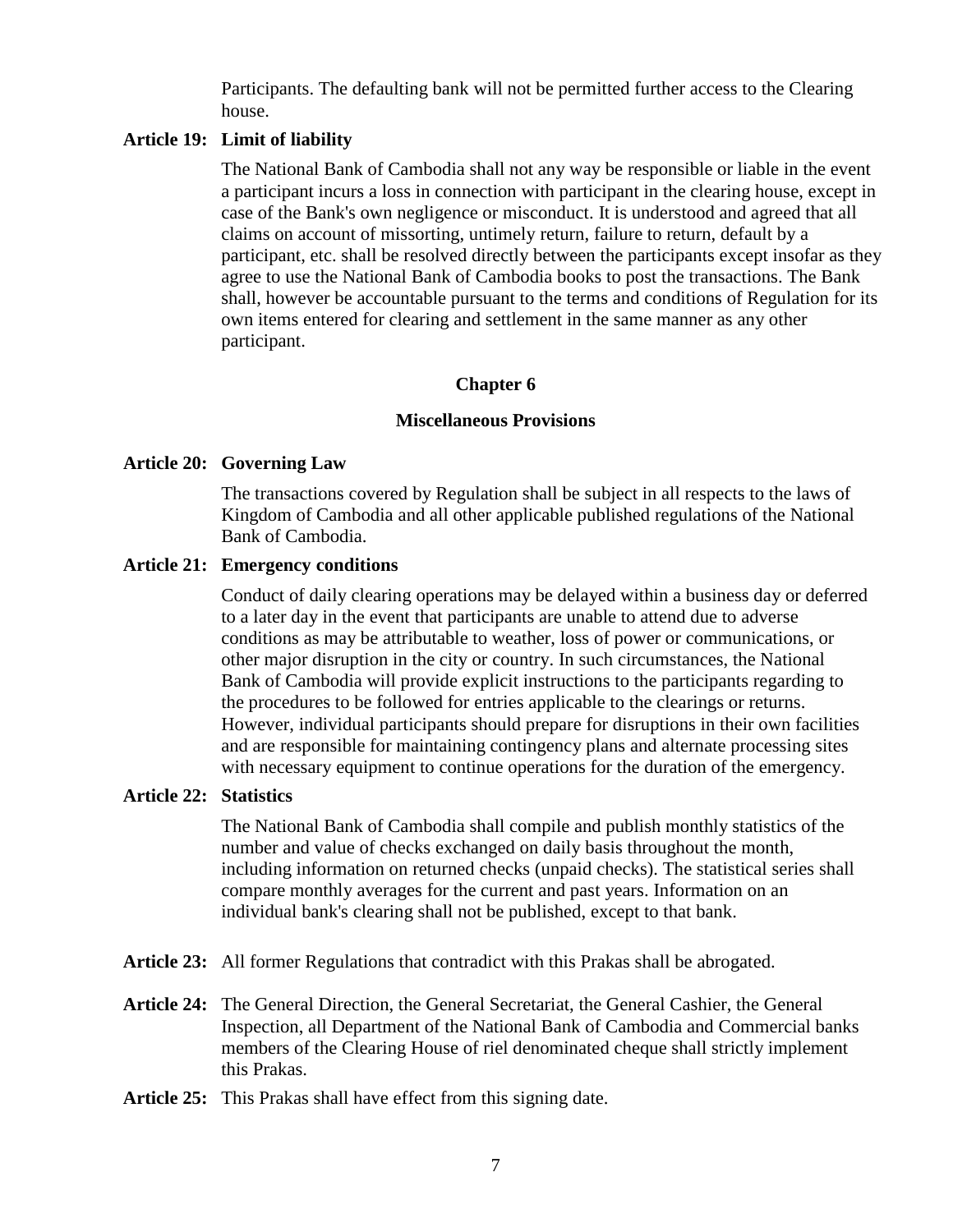Phnom Penh, December 27, 2000 **THE GOVERNOR,** Signed. **CHEA CHANTO**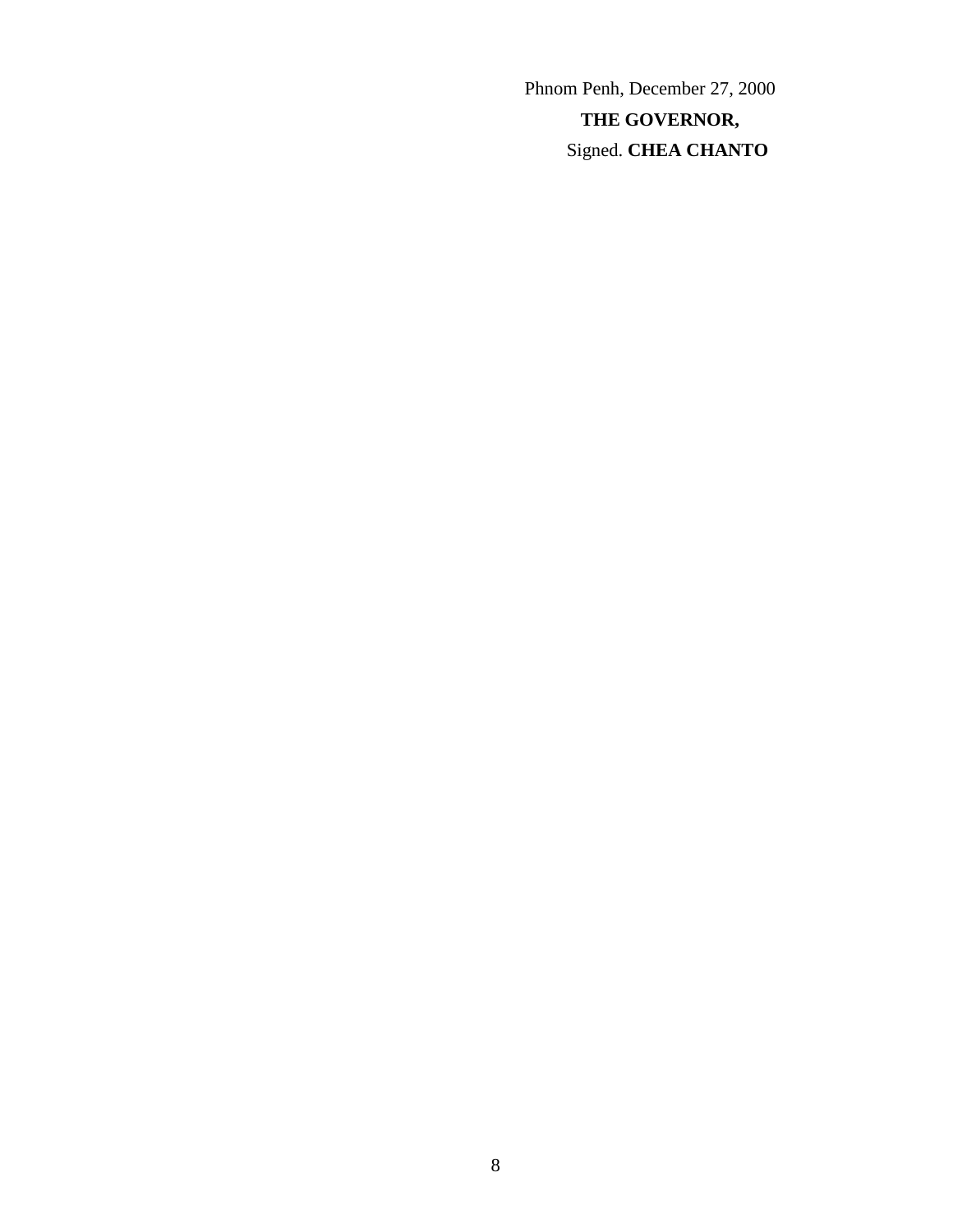# **KINGDOM OF CAMBODIA**  NATION RELIGION KING  $\overline{a}$ **Application for Participant of the Clearing house**   $\overline{a}$ Name: ............................................................................................................. Position: ......................................................................................................... Address: ......................................................................................................... ......................................................................................................... Postal Address: .............................................................................................. Telephone: ..................................................................................................... To: **The Chairman of the KHR denominated Checks' Clearing house**  According to what the Prakas No.....of ....../...../ 2000 on the KHR denominated Checks' Clearing House has been understood, and in order to facilitate the use of Checks among our bank and other commercial banks in Phnom Penh, We respect for elders to you to allow our bank attending as Participant of the the KHR denominated Checks' Clearing house . Attached Documents: A copy of banking license 1 copy Designation Letter and Specimen of Signatures 3 copies We strictly intend to comply with the above Prakas. Very truly yours, Phnom Penh, ........................... Signature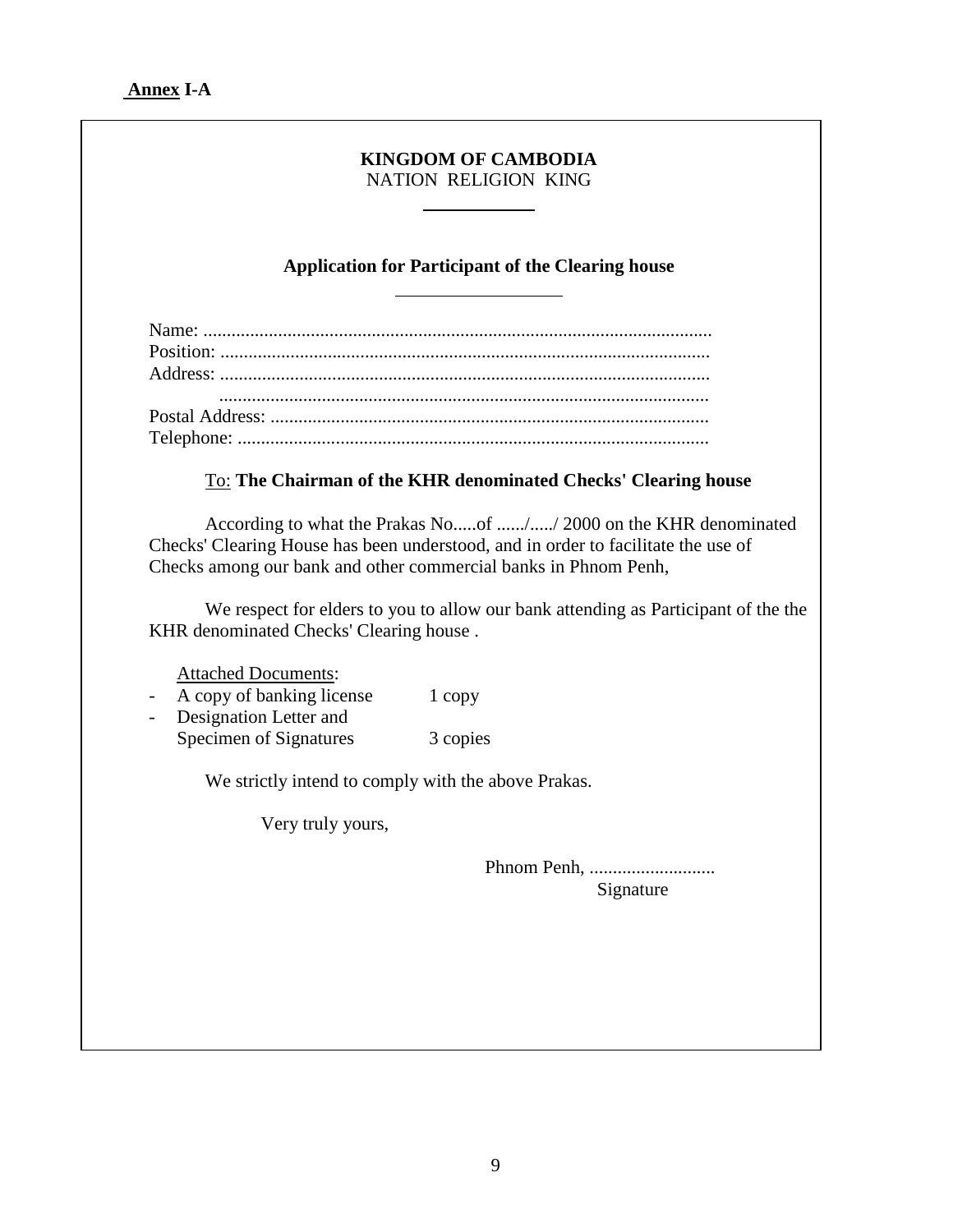**Annex I-B** 

## **KINGDOM OF CAMBODIA**  NATION RELIGION KING

**BANK ......................................** 

Designates the Names and Specimen of Signatures of our bank Liaison Officers who have been authorized to sign on our formally written proof and other clearing evidence at the National Bank of Cambodia to complete the KHR denominated Checks' Clearing house service.

a./- Clearing House Committee:

| <b>Bank Manager</b>      |  |
|--------------------------|--|
| <b>Authorized Person</b> |  |
|                          |  |

b./- Representative Participant in the Clearing Session:

 $\overline{a}$ 

| Representative           |  |
|--------------------------|--|
|                          |  |
|                          |  |
| <b>Authorized Person</b> |  |
|                          |  |
|                          |  |

 We will newly designate the others, while the above Officers have been removed.

> Phnom Penh, ........................... Signature

This Specimen of signatures is valid from

................... to ........................

 Phnom Penh, ......................... Chairman of the Clearing house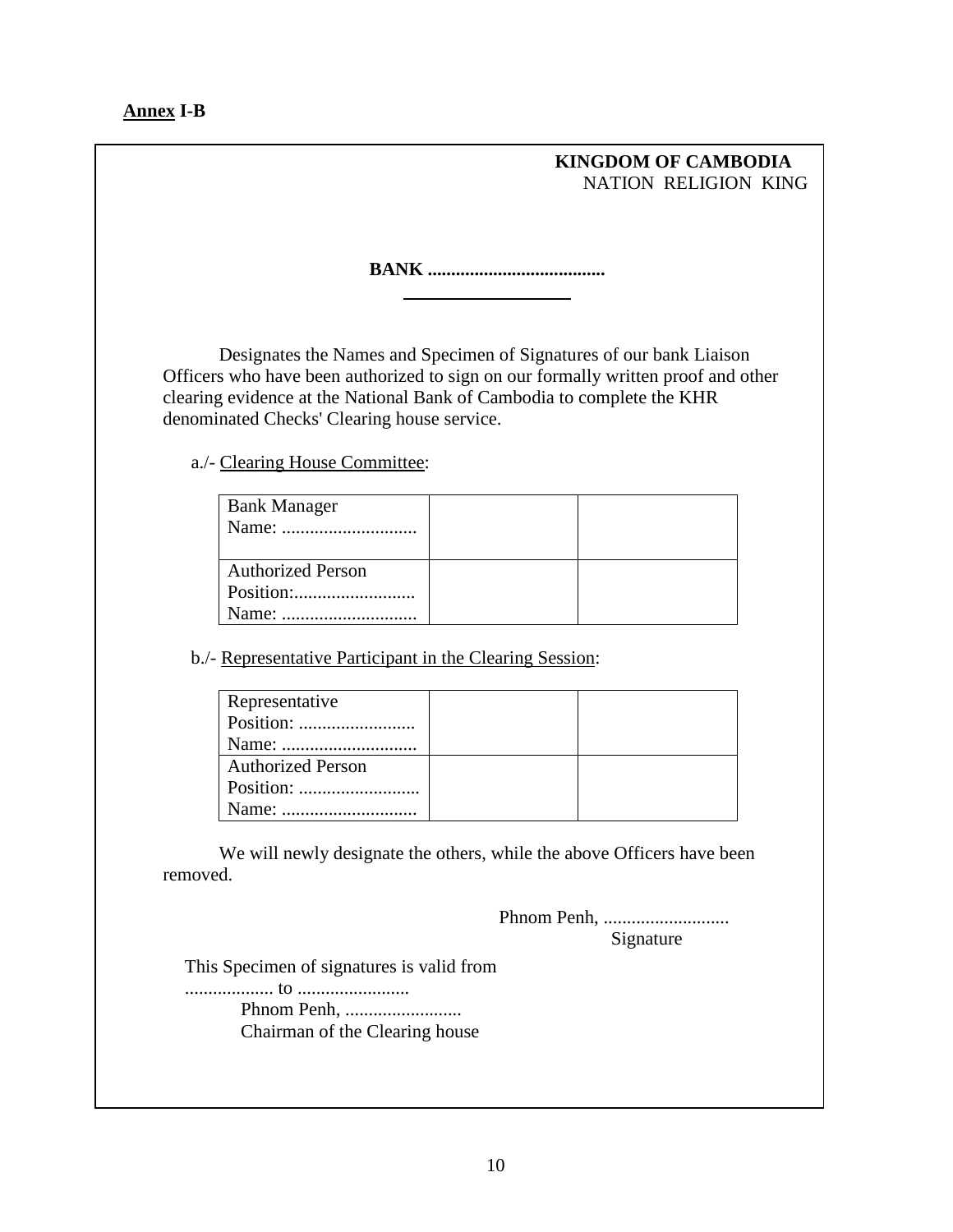# **Annex II**

| <b>LIST OF</b>                             |  |  |  |  |  |
|--------------------------------------------|--|--|--|--|--|
| THE KHR DENOMINATED CHECKS' CLEARING HOUSE |  |  |  |  |  |
| <b>MEMBERS</b>                             |  |  |  |  |  |

| No.              | <b>BANKS' NAME</b>                   | <b>ABBREV.</b> | <b>ROUTING No.</b> |
|------------------|--------------------------------------|----------------|--------------------|
| 1                | <b>National Bank of Cambodia</b>     | <b>NBC</b>     |                    |
| $\overline{2}$   | <b>National Treasury</b>             | <b>NTG</b>     | <b>T001</b>        |
| $\overline{3}$   | <b>Foreign Trade Bank</b>            | <b>FTB</b>     | <b>B001</b>        |
| 4                | <b>Cambodian Commercial Bank</b>     | CCB            | <b>B003</b>        |
| 5                | <b>Cambodian Public Bank</b>         | <b>CPB</b>     | <b>B004</b>        |
| 6                | <b>Canadia Bank</b>                  | <b>CNB</b>     | <b>B005</b>        |
| 7                | <b>Krung Thai Bank</b>               | <b>KTB</b>     | <b>B009</b>        |
| 8                | <b>Thai Farmers Bank</b>             | <b>TFB</b>     | <b>B012</b>        |
| $\boldsymbol{9}$ | <b>Credit Agricole Indosuez</b>      | <b>CAI</b>     | <b>B013</b>        |
| 10               | <b>Cambodia Asia Bank</b>            | CAB            | <b>B016</b>        |
| 11               | <b>Singapore Banking Corporation</b> | <b>SBC</b>     | <b>B018</b>        |
| 12               | <b>May Bank</b>                      | <b>MBB</b>     | <b>B020</b>        |
| 13               | <b>Singapore Commercial Bank</b>     | <b>SCB</b>     | <b>B021</b>        |
| 14               | <b>Standard Chartered Bank</b>       | <b>SCB1</b>    | <b>B025</b>        |
| 15               | <b>Union Commercial Bank</b>         | <b>UCB</b>     | <b>B026</b>        |
| 16               | <b>First Overseas Bank</b>           | <b>FOB</b>     | <b>B031</b>        |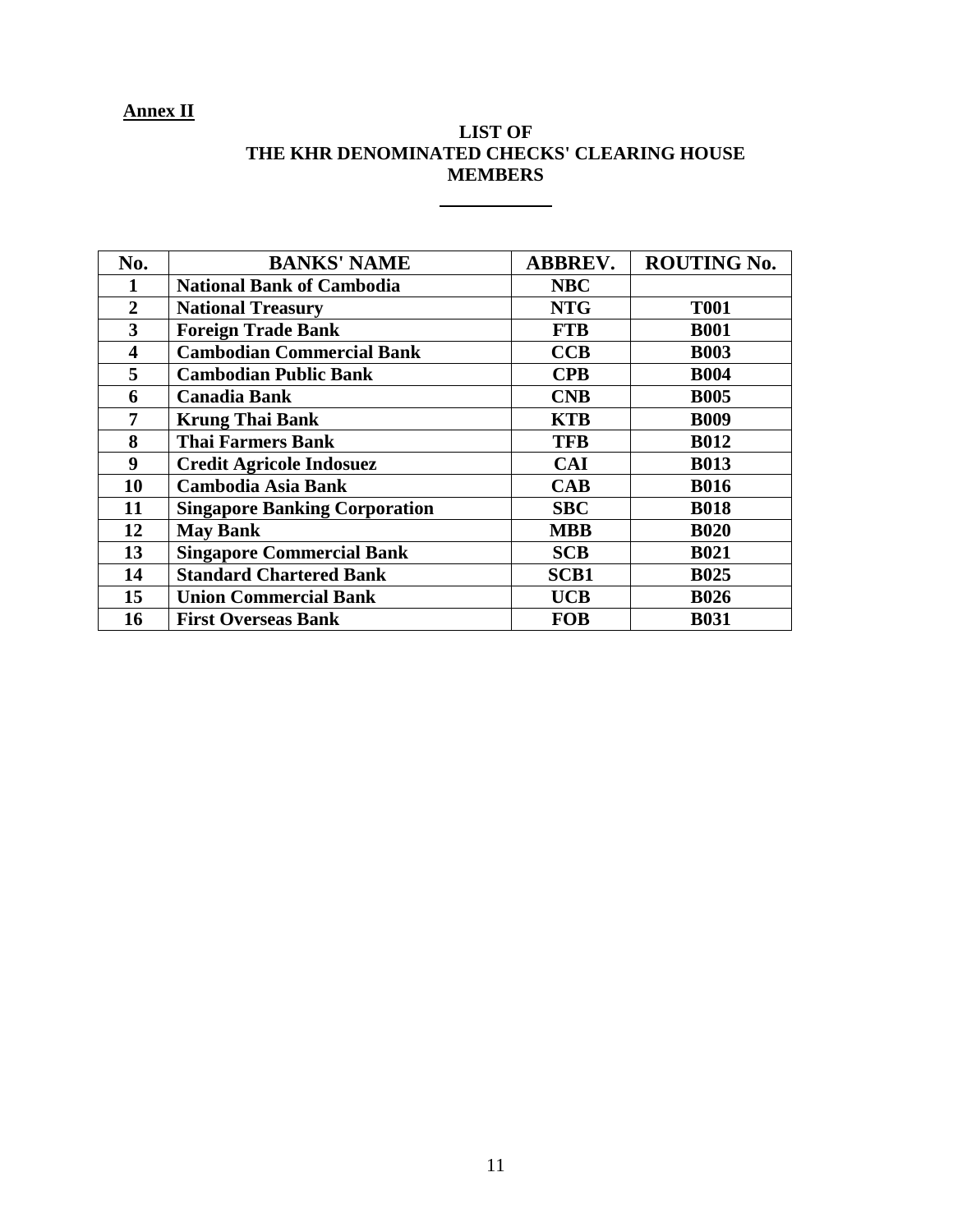## **Annex III**

#### **Agreed reasons for return of checks by member banks**

- I. Insufficient or no funds
- II. Funds not cleared
- III. Payment Stopped
- IV. Post dated and improperly-dated
- V. Out-of-date ( more than six months old)
- VI. Words and figures differ
- VII. Amount in words required
- VIII. Drawer's signature differs- from sample signature
- IX. Drawer's signature required
- X. Drawer's signature required from alteration
- XI. Not drawn on bank's form
- XII. Mutilated check
- XIII. Account closed
- XIV. No account
- XV. Drawer deceased
- XVI. Drawer bankrupt / in liquidation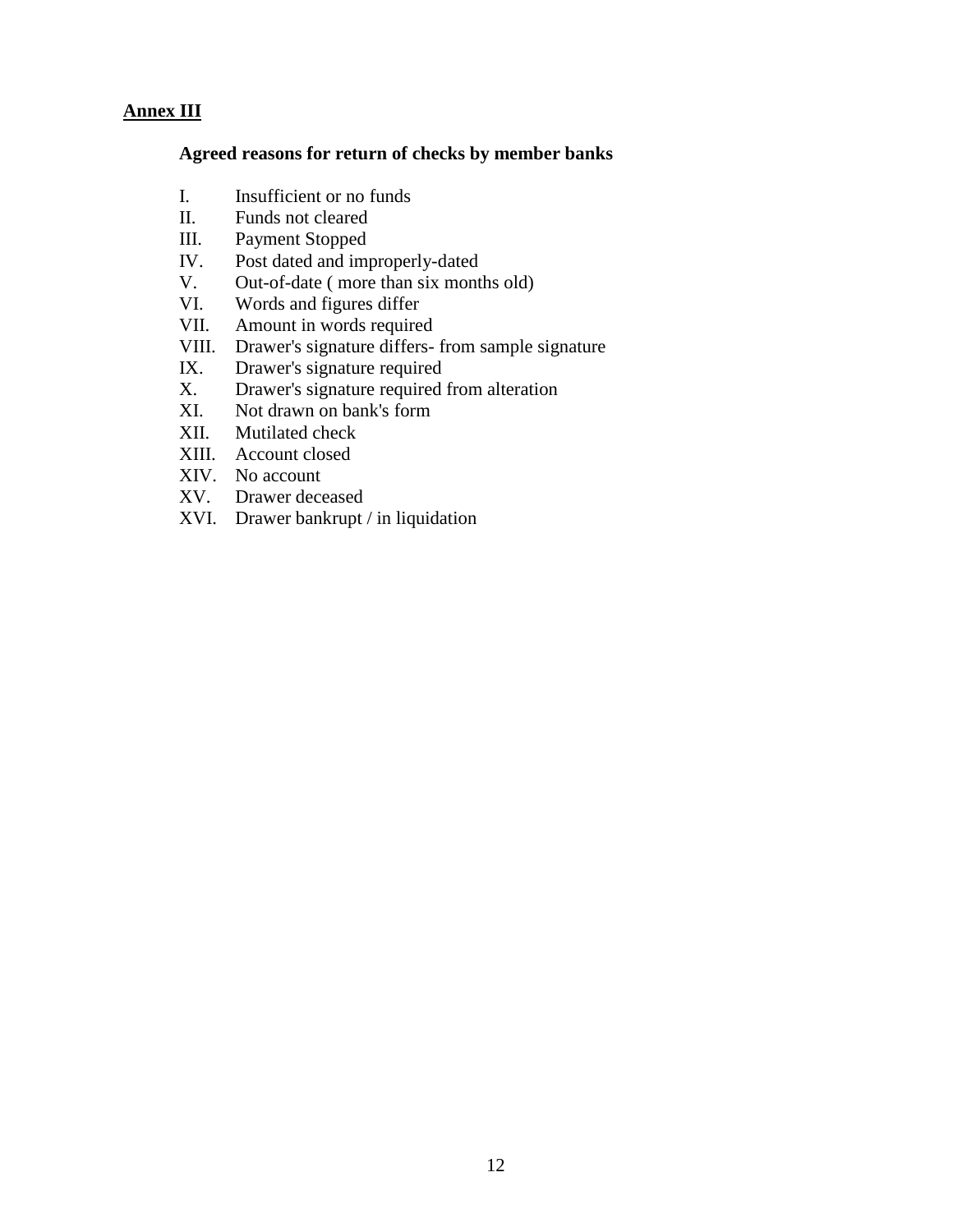# **ANNEX IV**

## **FORM PPC001: LISTING OF INDIVIDUAL CHECKS BROUGHT TO THE CLEARING HOUSE**

# **THE KHR DENOMINATED CHECKS' CLEARING HOUSE**

Items presented by ........................ to ................................... Date ...../...../......

|                    | Cheque No.   | Amount in riel                        |                 | Cheque No.               | Amount in riel |
|--------------------|--------------|---------------------------------------|-----------------|--------------------------|----------------|
| $\mathbf{1}$       |              |                                       | $\overline{36}$ |                          |                |
| $\frac{2}{3}$      |              |                                       | 37              |                          |                |
|                    |              |                                       | $\overline{38}$ |                          |                |
| $\overline{4}$     |              |                                       | 39              |                          |                |
|                    |              |                                       | 40              |                          |                |
| $\frac{5}{6}$      |              |                                       | $\overline{41}$ |                          |                |
| $\overline{7}$     |              |                                       | $\overline{42}$ |                          |                |
| $\overline{\bf 8}$ |              |                                       | 43              |                          |                |
| $\overline{9}$     |              |                                       | 44              |                          |                |
| 10                 |              |                                       | 45              |                          |                |
| 11                 |              |                                       | 46              |                          |                |
| $\overline{12}$    |              |                                       | 47              |                          |                |
| $\overline{13}$    |              |                                       | $\overline{48}$ |                          |                |
| $\overline{14}$    |              |                                       | 49              |                          |                |
| $\overline{15}$    |              |                                       | $\overline{50}$ |                          |                |
| $\overline{16}$    |              |                                       | $\overline{51}$ |                          |                |
| $\overline{17}$    |              |                                       | $\overline{52}$ |                          |                |
| $\overline{18}$    |              |                                       | $\overline{53}$ |                          |                |
| 19                 |              |                                       | $\overline{54}$ |                          |                |
| $\overline{20}$    |              |                                       | $\overline{55}$ |                          |                |
| $\overline{21}$    |              |                                       |                 | <b>Total - New Items</b> |                |
| $\overline{22}$    |              |                                       |                 |                          |                |
| $\frac{23}{24}$    |              |                                       |                 | <b>Returned Items</b>    |                |
|                    |              |                                       |                 |                          |                |
| $\overline{25}$    |              |                                       |                 | Cheque No.               | Amount in riel |
| $\overline{26}$    |              |                                       |                 |                          |                |
| 27                 |              |                                       | $\mathbf{1}$    |                          |                |
| 29                 |              |                                       | $\overline{2}$  |                          |                |
| $\overline{30}$    |              |                                       | $\overline{3}$  |                          |                |
| $\overline{31}$    |              |                                       | $\overline{4}$  |                          |                |
| $\overline{32}$    |              |                                       | $\overline{5}$  |                          |                |
| 33                 |              |                                       | $\sqrt{6}$      |                          |                |
| $\overline{34}$    |              |                                       | $\overline{7}$  |                          |                |
| $\overline{35}$    |              |                                       | $\overline{8}$  |                          |                |
|                    | Sub - Total: |                                       |                 | Total - returned Items   |                |
|                    |              |                                       |                 |                          |                |
|                    |              | <b>Total - New and Returned Items</b> |                 |                          |                |
|                    |              |                                       |                 |                          |                |

For Clearing house use Signature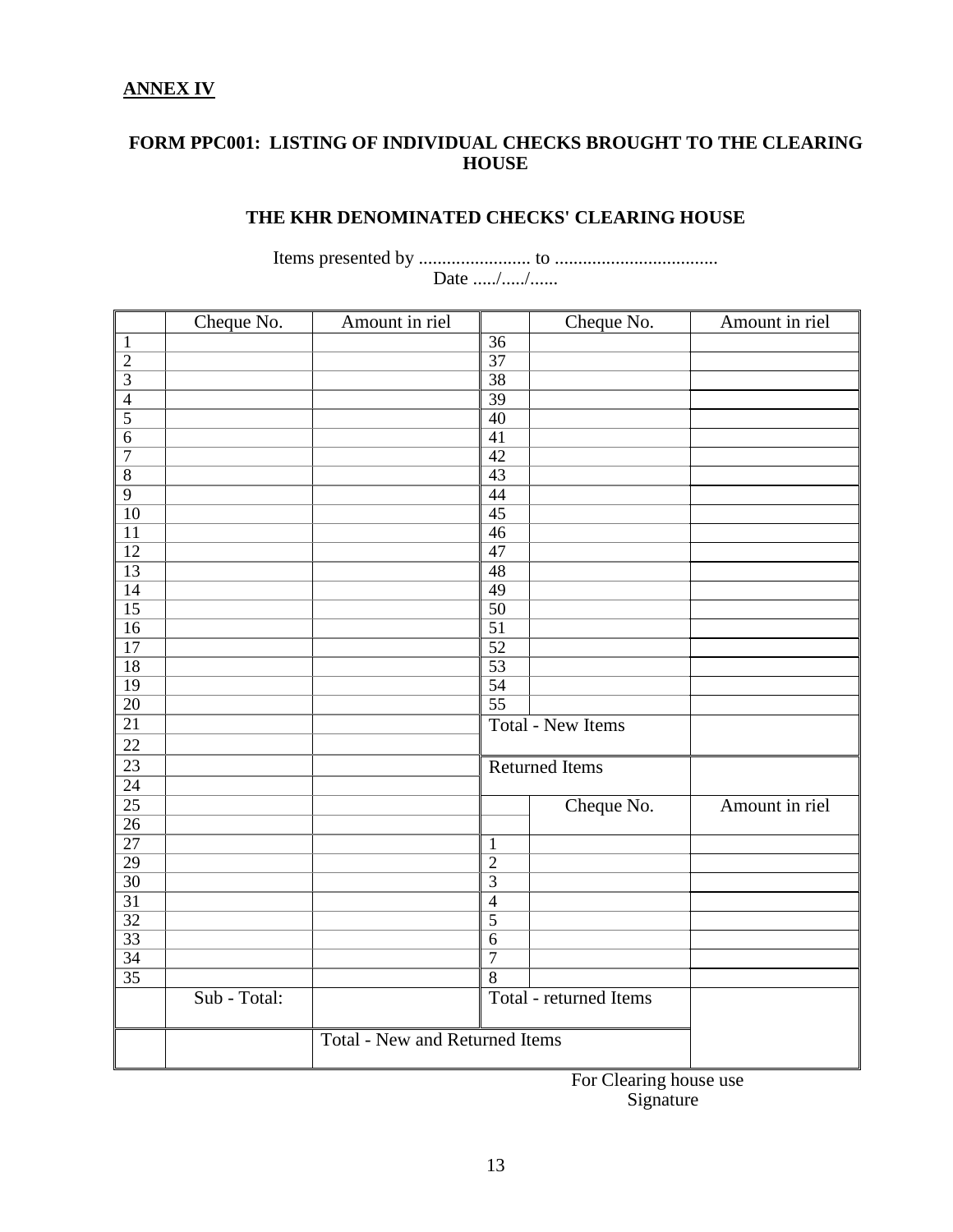# **THE KHR DENOMINATED CHECKS' CLEARING HOUSE**

# **US DOLLARS UNPAID CHEQUES STATEMENT**

| No. | Cheque No. | Amount in riel |
|-----|------------|----------------|
|     |            |                |
|     |            |                |
|     |            |                |
|     |            |                |
|     |            |                |
|     |            |                |
|     |            |                |
|     |            |                |
|     | Total:     |                |

This Cheque shall be listed in the Session of Form PPC001 date: .................... reserved for returned / unpaid items..

Signed "for Presented Bank" ...........................

Signed "for Receiving Bank" .........................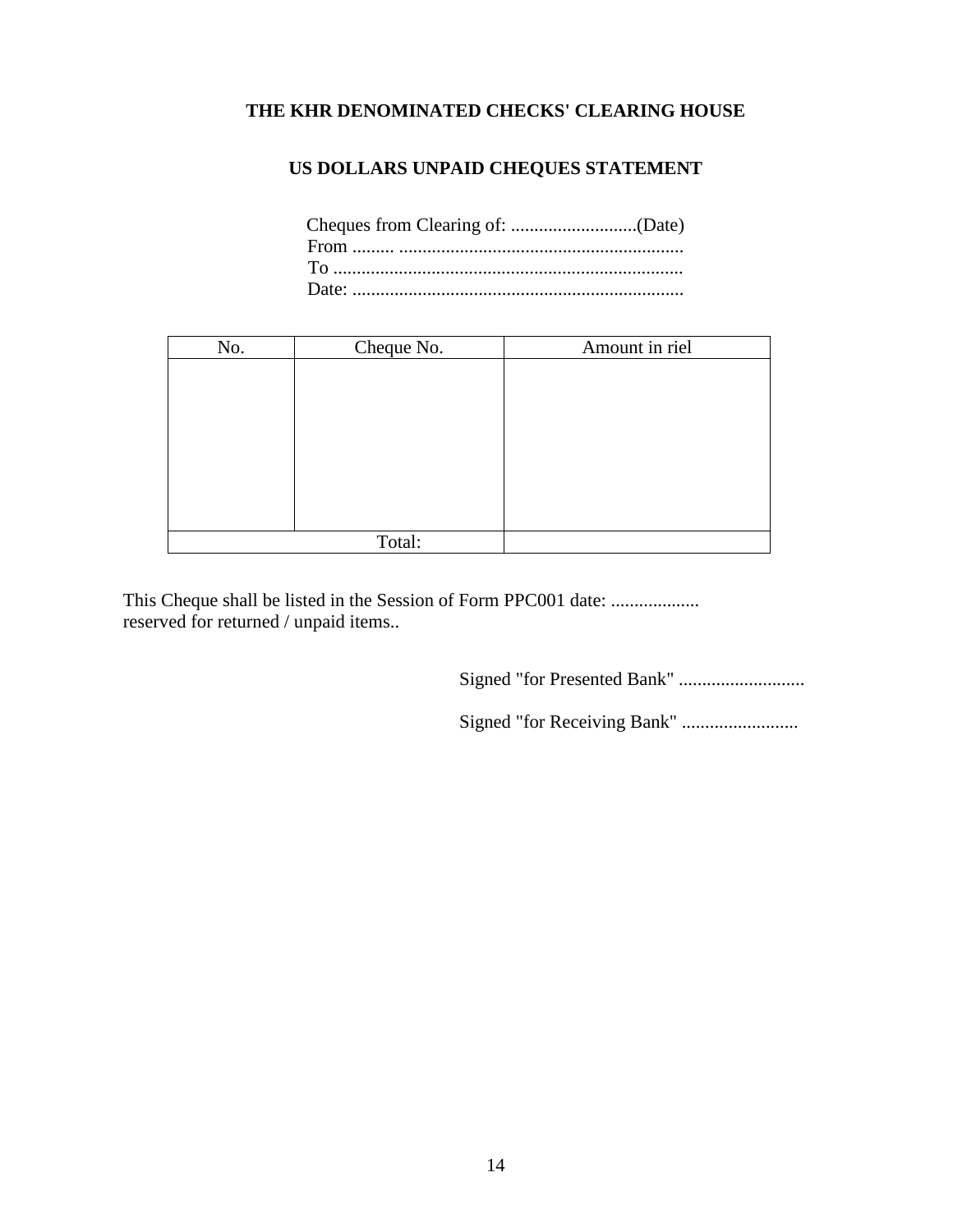## **FORM PPC002: SUMMARY LISTING, BY BANK, OF CHECKS BROUGHT TO THE CLEARING HOUSE**

## **THE KHR DENOMINATED CHECKS' CLEARING HOUSE**

Items presented by ................................."Bank' Name" Debit Acct: .................. Credit Acct: ................. At ........"Time" Session Date: ..../..../...."

|                         |          | Cheques presented to |                       |     | Cheques received from |     |            | Amount  |  |
|-------------------------|----------|----------------------|-----------------------|-----|-----------------------|-----|------------|---------|--|
| No                      | Bank No. | Bank                 | "Funds Due to sending | No. | "Funds Due to other   | No. | Receivable | Payable |  |
|                         |          |                      | Bank"                 |     | Banks"                |     |            |         |  |
| $\mathbf{1}$            |          |                      |                       |     |                       |     |            |         |  |
| $\sqrt{2}$              |          |                      |                       |     |                       |     |            |         |  |
| 3                       |          |                      |                       |     |                       |     |            |         |  |
| $\overline{4}$          |          |                      |                       |     |                       |     |            |         |  |
| 5                       |          |                      |                       |     |                       |     |            |         |  |
| 6<br>$\mathcal{I}$      |          |                      |                       |     |                       |     |            |         |  |
|                         |          |                      |                       |     |                       |     |            |         |  |
| $8\,$<br>$\overline{9}$ |          |                      |                       |     |                       |     |            |         |  |
| $10\,$                  |          |                      |                       |     |                       |     |            |         |  |
| $11\,$                  |          |                      |                       |     |                       |     |            |         |  |
| 12                      |          |                      |                       |     |                       |     |            |         |  |
| 13                      |          |                      |                       |     |                       |     |            |         |  |
| 14                      |          |                      |                       |     |                       |     |            |         |  |
| 15                      |          |                      |                       |     |                       |     |            |         |  |
| 16                      |          |                      |                       |     |                       |     |            |         |  |
|                         |          |                      |                       |     |                       |     |            |         |  |
|                         |          |                      |                       |     |                       |     |            |         |  |
|                         |          | <b>Total</b>         |                       |     |                       |     |            |         |  |

Signed (for Presented or receiving Bank) ....................... Signed (for National Bank of Cambodia) .....................